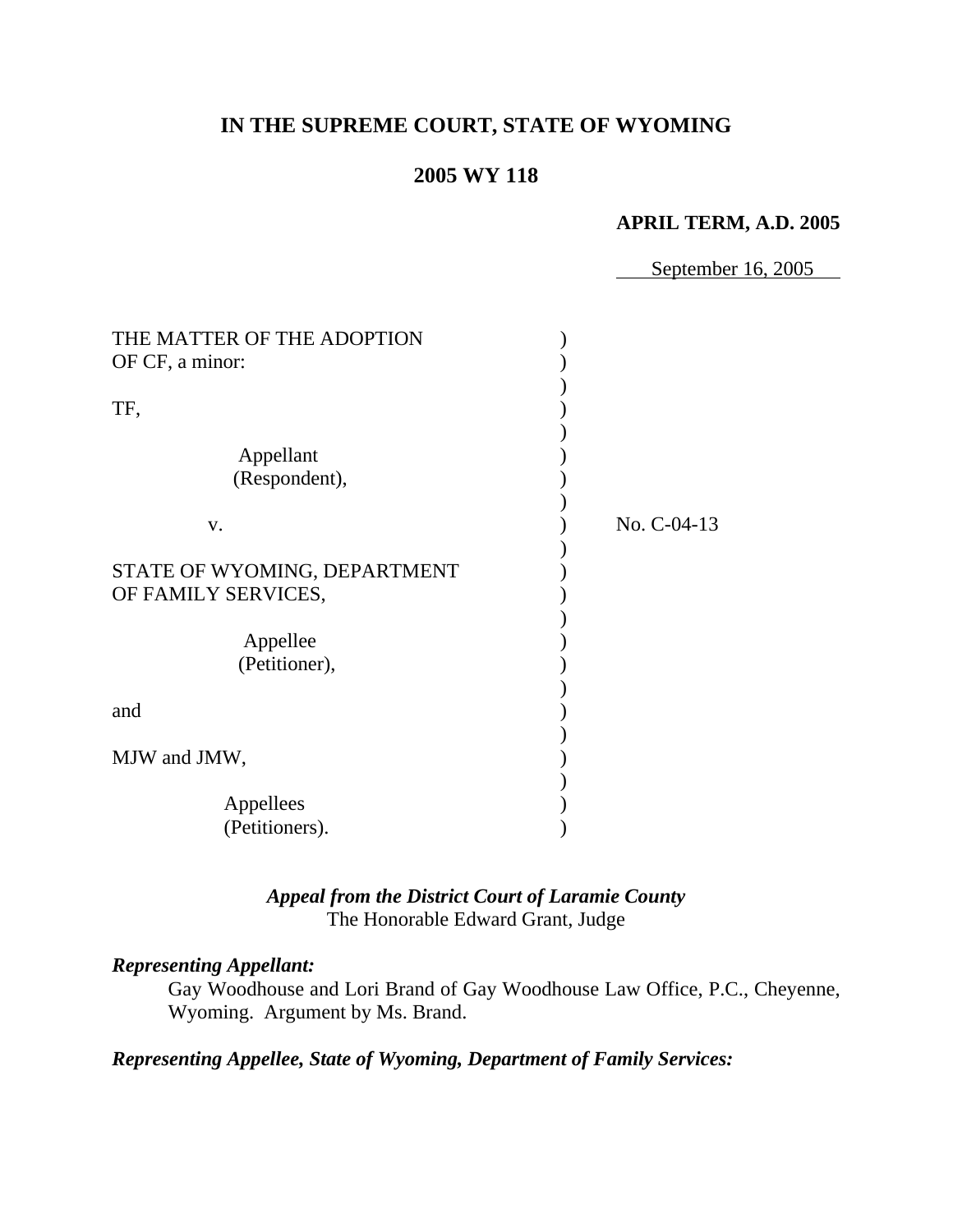Patrick J. Crank, Attorney General; Robin Sessions Cooley, Deputy Attorney General; Dan S. Wilde, Senior Assistant Attorney General; and Nancy Conrad, Assistant Attorney General. Argument by Ms. Conrad.

#### *Representing Appellees MJW and JMW:*

D. Stephen Melchior, Cheyenne, Wyoming and Megan L. Hayes, Laramie, Wyoming. Argument by Ms. Hayes.

#### *Representing Guardian ad Litem:*

John M. Burman and Cara B. Chambers, U.W. Legal Services, Laramie, Wyoming.

### **Before HILL, C.J., and GOLDEN, KITE, VOIGT, and BURKE, JJ.**

**NOTICE: This opinion is subject to formal revision before publication in Pacific Reporter Third. Readers are requested to notify the Clerk of the Supreme Court, Supreme Court Building, Cheyenne, Wyoming 82002, of typographical or other formal errors so correction may be made before final publication in the permanent volume.**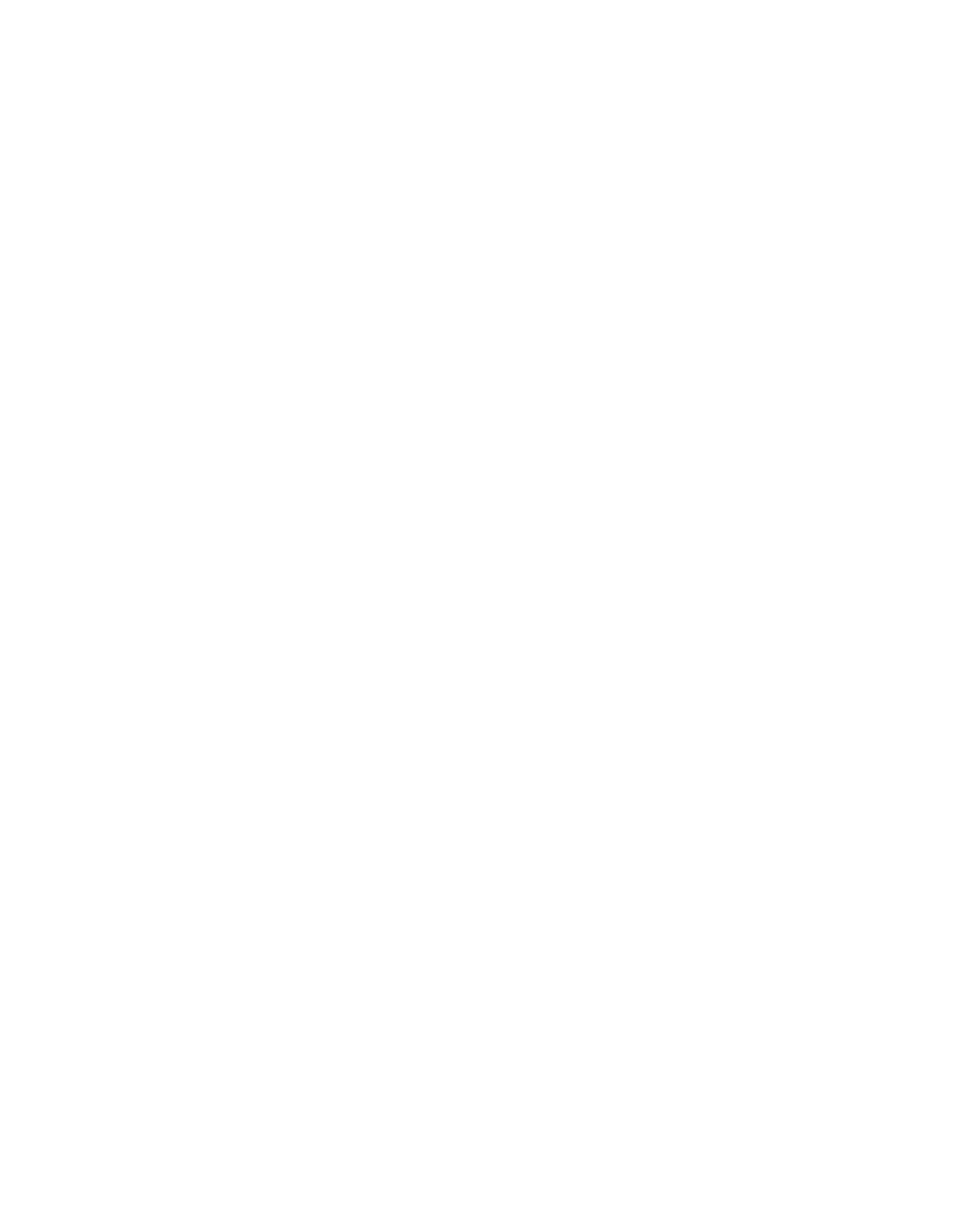### **KITE, Justice**.

[¶1] Appellees MJW and JMW (Foster Parents) filed a petition with the district court to adopt CF. CF's biological mother, TF (Mother), objected to the adoption, and her father (Grandfather) sought custody of, and/or visitation with CF. The district court approved Foster Parents' petition to adopt CF and denied Grandfather's request for visitation. Mother and Grandfather appealed from the district court's order, but Grandfather dismissed his appeal prior to filing a brief with this Court.

[¶2] Mother asserts the district court committed numerous errors in this case, including in its resolution of Grandfather's claims. We find clear and convincing evidence to support the district court's decision to grant Foster Parents' petition to adopt CF without Mother's consent. Furthermore, we conclude that Mother does not have standing to raise issues pertaining to Grandfather's rights. We, therefore, affirm the final decree of adoption.

### **ISSUES**

- [¶3] Mother presents a long list of issues on appeal:
	- I. Did the State of Wyoming Department of Family Services violate appellant birth family's fundamental rights to familial association, substantive and procedural due process and federal law by urging and subsidizing petitioners' suit for adoption without consent rather than proceeding with recommended grandparent placement of CF[?]
	- II. Did the district court err as a matter of law by applying the wrong standard of proof to petitioners' claim that mother had willfully failed to pay child support pursuant to Wyo. Stat.  $\S 1-22-110(a)(iv)[?]$
	- III. Did the district court err as a matter of law in concluding that the petitioners had satisfied their burden of proof that mother had willfully permitted her child to be maintained by the department without contributing to support pursuant to Wyo. Stat. § 1-22-  $110(a)(vi)[?]$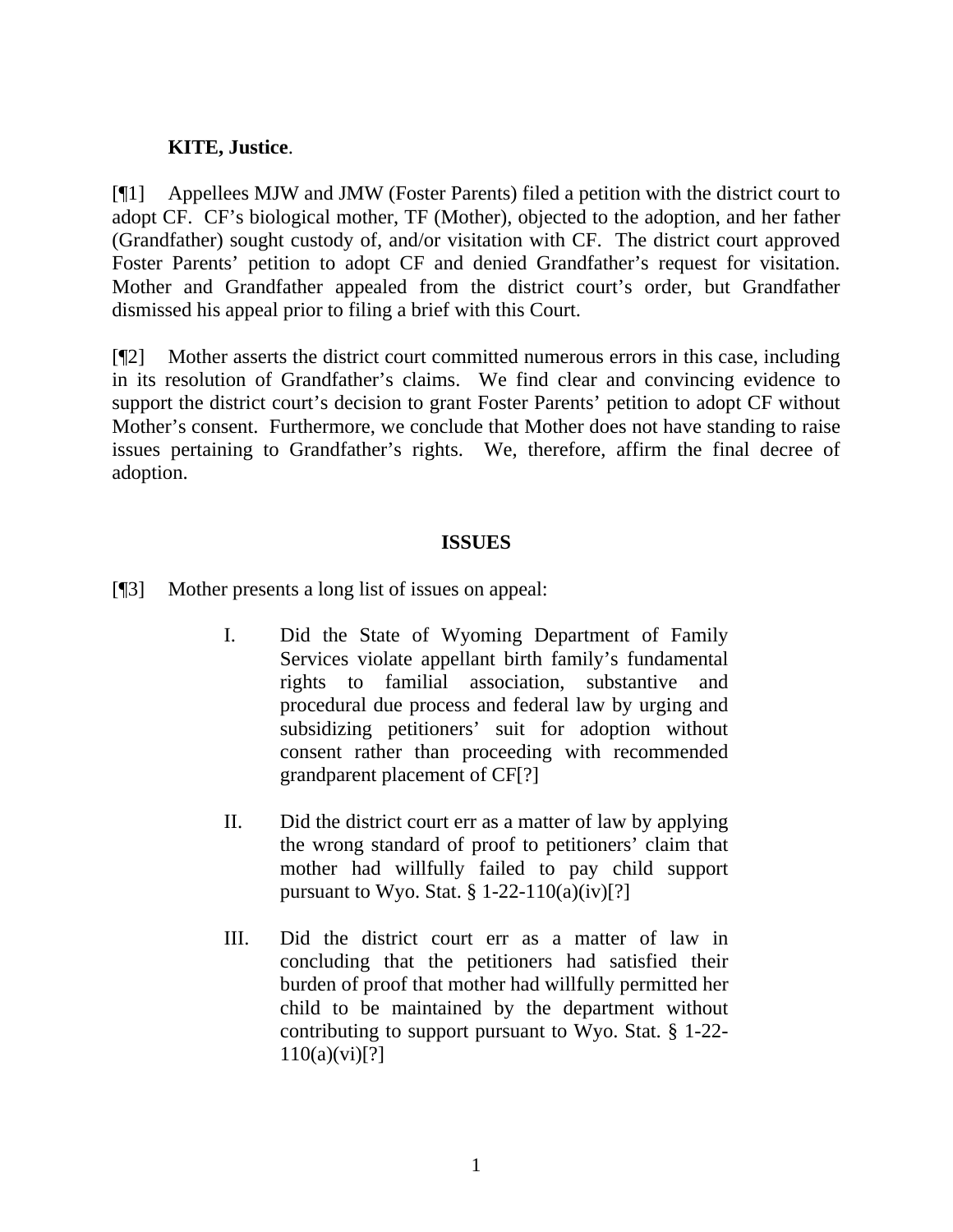- IV. Did the district court err as a matter of law when it found that clear and convincing evidence had been submitted regarding the adjudication of neglect of mother in this case pursuant to Wyo. Stat. § 1-22-  $110(a)(vii)[?]$
- V. Did the district court err as a matter of law in ignoring the recognized fundamental right of association of grandparents and grandchildren thereby denying grandparent visitation and custody to mother's father as requested by petition filed prior to petition for adoption without consent[?]
- VI. Did the district court err in finding that it was in the child's best interests to terminate contact with birth family by granting adoption without consent to nonrelative caregivers under these circumstances[?]
- VII. Did the district court err by making no explicit findings of fact in connection with grandfather's motion for stay pursuant to the *Soldiers' and Sailors' Civil Relief Act of 1940*, et seq., 50 U.S.C. § 501 et seq.[?]
- VIII. Do the cumulative errors committed by the district court necessitate reversal of the final decree of adoption issued in this case[?]

The Department of Family Services (DFS) presents the following issues:

- I. Whether appellant has standing to appeal alleged errors or violations of the law on the grandfather's behalf?
- II. Whether CF's placement in foster care and the Department of Family Services' subsidy of MJW and JMW's petition to adopt CF without TF's consent, violated appellant's fundamental rights to familial association, substantive and procedural due process, federal law or the Department of Family Services' rules and regulations?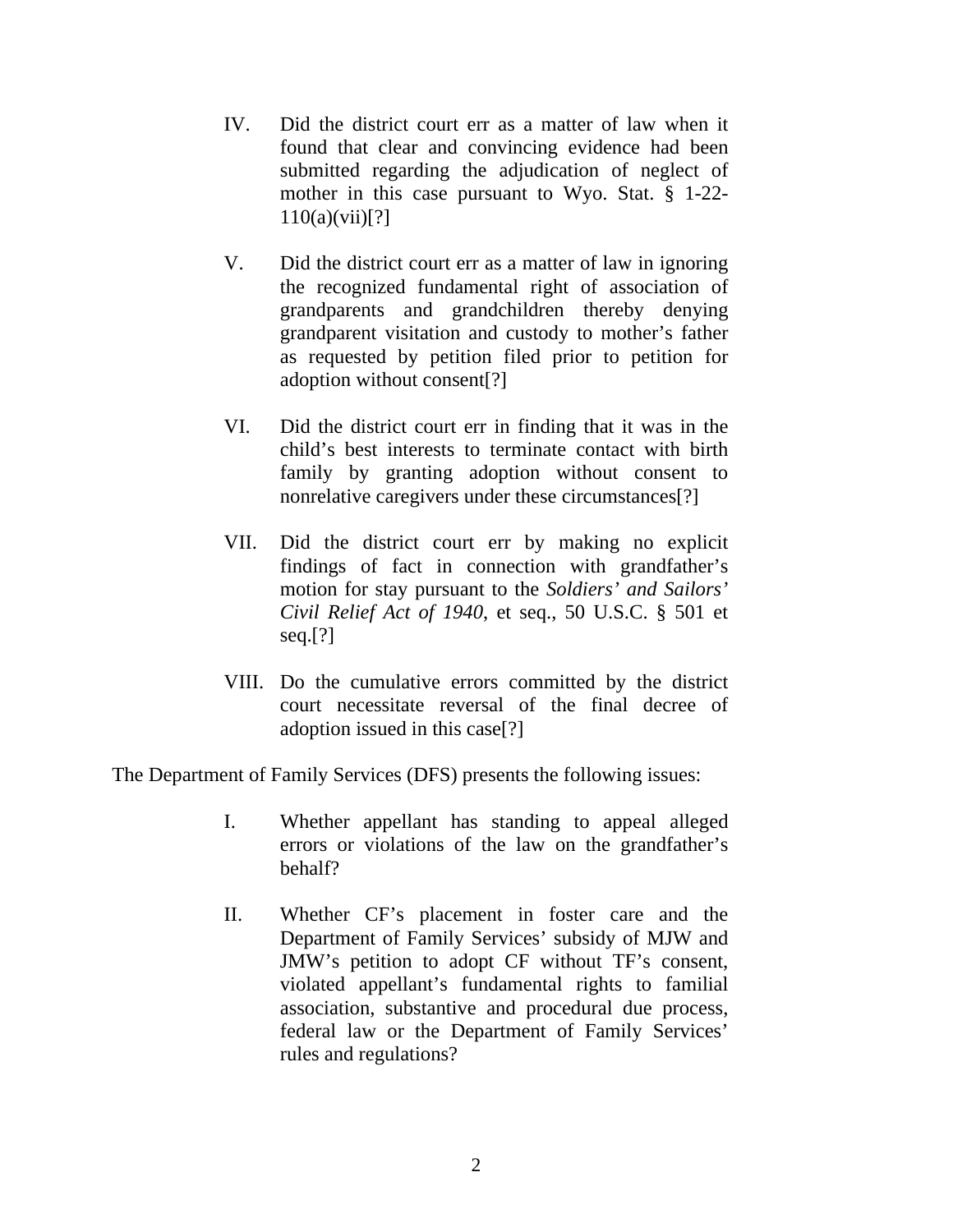III. Whether the district court abused its discretion when it granted appellee's adoption without consent pursuant to Wyo. Stat. Ann. § 1-22-101?

Foster Parents present the following issues:

- 1. Whether the birth mother/appellant has waived the right to raise on appeal any questions regarding the propriety of the state of Wyoming's agreement to subsidize the foster parents'/appellees' costs incurred in this adoption proceeding because of appellant's failure to object to such subsidy agreement below or to show how such agreement affected the trial court's decision to grant the petition for adoption.
- 2. Whether there was sufficient evidence for the district court to conclude that the foster parents/appellees had proven, by clear and convincing evidence, the existence of at least one of the statutory factors necessary to prevail on their petition for adoption.
- 3. Whether the trial court abused its discretion in concluding that it was in CF's best interests to grant the foster parents'/appellees' petition for adoption.
- 4. Whether the trial court properly denied the grandfather's emergency motion to stay the trial proceedings pursuant to the Service Members Civil Relief Act, 50 Appx. U.S.C. § 521.
- 5. Whether the doctrine of cumulative error applies to this case.

The Guardian ad Litem raises the following two issues:

### ISSUE I:

What is the role of the guardian ad litem in an adoption proceeding?

## ISSUE II: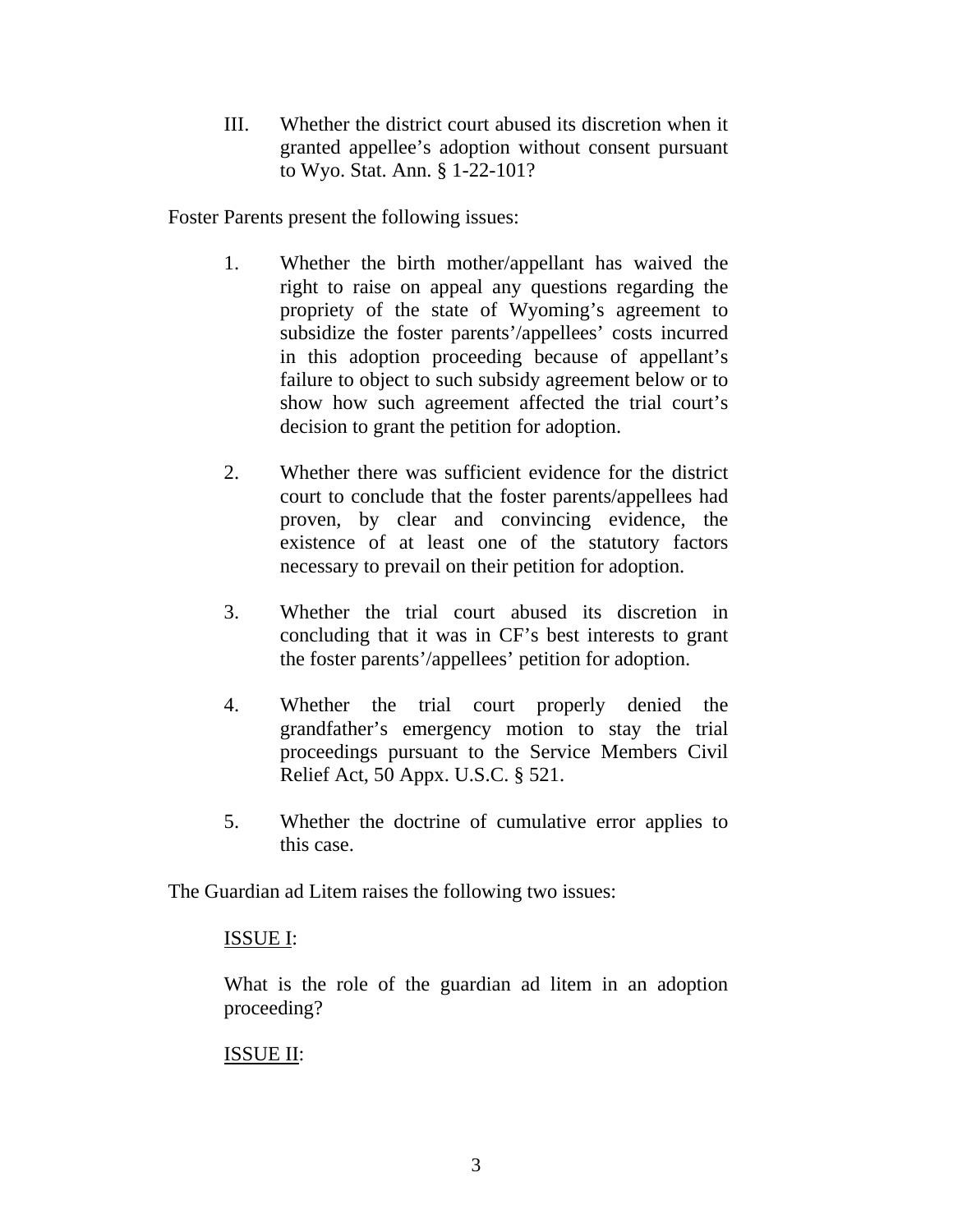Is it in CF's best interest to seek resolution and finality in the litigation concerning his placement?

# **FACTS**

[¶4] CF, who has numerous physical and emotional problems, was born in Georgia on July 10, 1999. Mother and CF subsequently moved to Wyoming, and on June 14, 2001, Mother took CF to the Laramie County DFS office. She stated that she could not care for CF and wanted him placed in "the State's custody." DFS incorrectly informed Mother that she could not voluntarily place CF in foster care. Consequently, she agreed to allow law enforcement to take him into protective custody, and the district attorney filed a neglect petition against Mother. CF was placed in Foster Parents' home, where he has resided since.

[¶5] DFS and Mother entered into a consent decree in which she agreed to cooperate with DFS to develop and follow a case plan. DFS petitioned to revoke the consent decree because Mother did not comply with the terms of her case plan. Mother admitted the allegations of the neglect petition, and the district court entered an order of final disposition, finding CF was neglected. Mother did not appeal the order of final disposition.

[¶6] Grandfather, who is Mother's adoptive father, contacted DFS and stated that he would like for CF to be placed with him at his home in Iowa. DFS arranged for a study of Grandfather's home, and Grandfather was approved as a placement option. DFS recommended several times throughout the juvenile proceeding that CF be placed with Grandfather; however, Mother strongly objected to CF being placed with Grandfather. Consequently, CF remained with Foster Parents.

[¶7] In July 2002, Grandfather traveled to Wyoming and spent three days with CF. After the visit, CF's behavior in the foster home regressed. DFS concluded that CF had bonded with the foster family and a change in placement would be detrimental to his welfare. DFS, therefore, recommended that CF be placed permanently with Foster Parents and agreed to subsidize Foster Parents' efforts to adopt CF.

[¶8] In April 2003, Foster Parents petitioned to adopt CF without the parents' consent in accordance with Wyo. Stat. Ann. § 1-22-110.<sup>1</sup> (LexisNexis 2005). The biological father did not appear, and, consequently, the district court terminated his parental rights

 $\overline{a}$ <sup>1</sup> Foster Parents' original petition sought termination of parental rights pursuant to Wyo. Stat. Ann. § 14-2-309 (LexisNexis 2005) and adoption of CF pursuant to § 1-22-110. They subsequently amended their petition by deleting the action under Title 14. Consequently, we are concerned only with the adoption provisions of Title 1.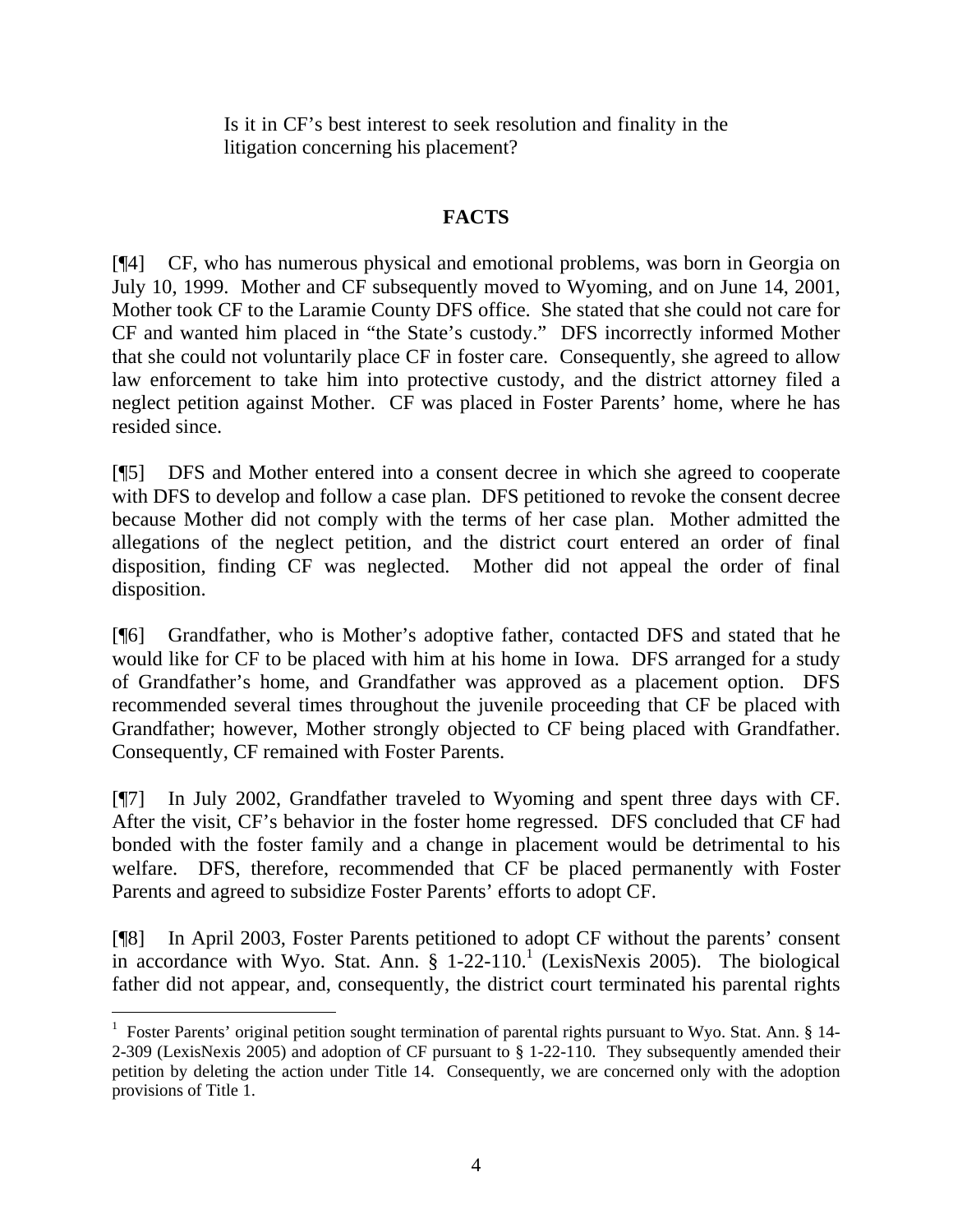in accordance with  $\S$  1-22-110(a)(i). Mother, however, contested the adoption, and Grandfather filed an action seeking grandparent visitation rights. The district court allowed Grandfather to intervene in the adoption proceeding and consolidated it with Grandfather's visitation action and the juvenile matter.

[¶9] The district court held a trial on the consolidated matters on October 30, 2003, and December 15 and 16, 2003. On December 12, 2003, Grandfather filed an emergency request for a stay of the trial because he had been deployed to active military duty through the National Guard and could not attend the trial in person. The district court denied the motion for a stay, but permitted Grandfather's attorney to represent him in person at the trial and allowed Grandfather to testify by telephone. In the end, the district court granted Foster Parents' petition to adopt CF and terminated Mother's parental rights. The district court also denied Grandfather's request for visitation rights. On March 25, 2004, the district court entered the Final Decree of Adoption. Mother and Grandfather filed a joint notice of appeal; however, Grandfather subsequently dismissed his appeal.

## **DISCUSSION**

### *A. Adoption Without Parental Consent Under § 1-22-110*

[¶10] The district court has the power and discretion to grant an adoption without parental consent, provided all the statutory elements are satisfied. *In the Matter of the Adoption of SMR, MVC v. MB,* 982 P.2d 1246, 1248 (Wyo. 1999). This Court reviews adoption decrees by applying the abuse of discretion standard. *In the Matter of Adoption of TLC, TOC v. TND,* 2002 WY 76, ¶9, 46 P.3d 863, 867-68 (Wyo. 2002).

> "The power to grant or deny a petition for adoption is within the discretion of the trial court. *Matter of Adoption of BGH,* 930 P.2d 371, 377 (Wyo.1996); *Matter of Adoption of GSD,* 716 P.2d 984, 988 (Wyo.1986). 'Judicial discretion is a composite of many things, among which are conclusions drawn from objective criteria.' *Mintle v. Mintle,* 764 P.2d 255, 257 (Wyo.1988) (quoting *Martin v. State,* 720 P.2d 894, 897 (Wyo.1986)). 'In determining whether there has been an abuse of discretion, the ultimate issue is whether the court could reasonably have concluded as it did.' *Matter of Adoption of BGH,* 930 P.2d at 377-78 (quoting *Matter of Adoption of CCT,* 640 P.2d 73, 76 (Wyo.1982)). In the context of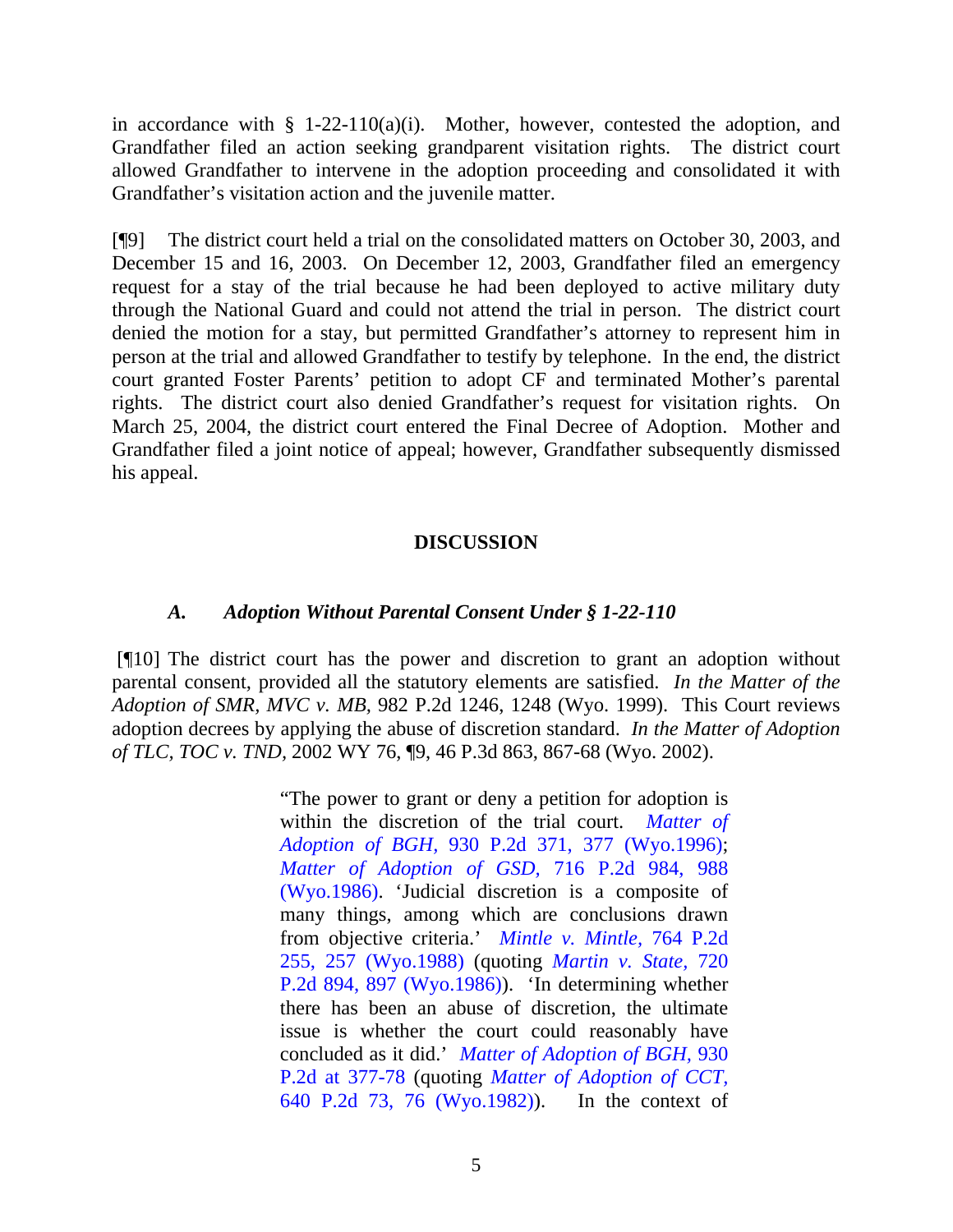alleged abuse of discretion, the assessment of the circumstances in the case

> is tantamount to an evaluation of whether the evidence is sufficient to support the decision of the district court. In review of the evidence, we accept the successful party's submissions, granting them every favorable inference fairly to be drawn and leaving out of consideration conflicting evidence presented by the unsuccessful party. (Quoting *Basolo v. Basolo,* 907 P.2d 348, 353 (Wyo.1995).)

*Id*.

[¶11] We are mindful that an adoption results in the termination of the familial rights of the biological parents. *SMR,* 982 P.2d at 1249; *In the Matter of the Adoption of CJH, SLH v. CST, 778 P.2d 124, 126 (Wyo. 1989). The right to associate with one's children* is a fundamental right protected by the Wyoming and United States Constitutions. *TLC,* ¶10. See also, *RS v. Department of Family Services (In re: KLS),* 2004 WY 87, ¶11, 94 P.3d 1025, 1027-28 (Wyo. 2004); *Lassiter v. Department of Social Services of Durham County, North Carolina,* 452 U.S. 18, 27, 101 S.Ct. 2153, 68 L.Ed.2d 640 (1981). In recognition of the importance of this fundamental right, we have stated that "adoption statutes are strictly construed when the proceeding is against a non-consenting parent, and every reasonable intendment is made in favor of that parent's claims." *TLC,* ¶10. "Moreover, the party requesting adoption bears the burden of proving the existence of at least one of the statutory factors by clear and convincing evidence." *Id.,* ¶11. Clear and convincing evidence is defined as "that kind of proof which would persuade a trier of fact that the truth of the contention is highly probable." *Hutchins v. Payless Auto Sales, Inc.,*  2002 WY 8, ¶19, 38 P.3d 1057, 1063 (Wyo. 2002), quoting *MacGuire v. Harriscope Broadcasting Co.,* 612 P.2d 830, 839 (Wyo. 1980).

[¶12] Section 1-22-110 governs when adoption may be granted without the parents' consent. That statute states, in pertinent part:

> (a) In addition to the exceptions contained in W.S. 1- 22-108, the adoption of a child may be ordered without the written consent of a parent or the putative father if the court finds that the nonconsenting parent or putative father is unknown and that the putative father has not registered under W.S. 1-22-117 and the affidavit required by W.S. 1-22-  $109(a)(iv)$  has been filed with the petition to adopt or if the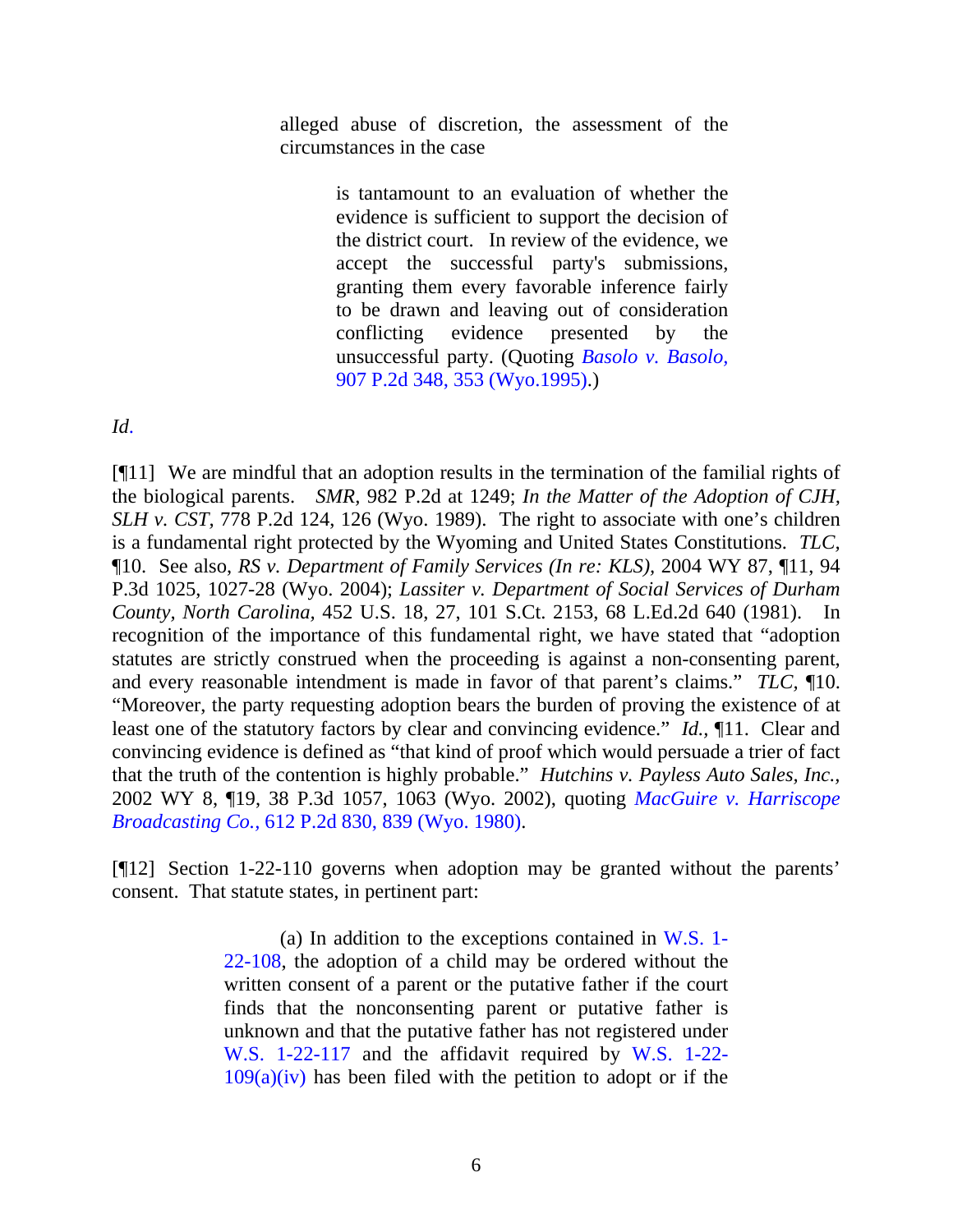court finds that the putative father or the nonconsenting parent or parents have:

(i) Been given notice of the hearing as provided in W.S. 1-22-107 and has failed to answer or appear at the hearing; or

\* \* \*

(iii) Willfully abandoned or deserted the child; or

(iv) Willfully failed to contribute to the support of the child for a period of one (1) year immediately prior to the filing of the petition to adopt and has failed to bring the support obligation current within sixty (60) days after service of the petition to adopt; or

(v) Willfully permitted the child to be maintained in or by a public or private institution or by the department of family services for a period of one (1) year immediately prior to the filing of the petition without substantially contributing to the support of the child; or

\* \* \*

(vii) Been adjudged by a court to be guilty of cruelty, abuse, neglect or mistreatment of the child[.]

[¶13] In their petition, Foster Parents asserted several bases under § 1-22-110(a) for their adoption of CF without Mother's consent, including: (1) subsection (iii) – willful abandonment or desertion of the child; (2) subsection (iv) – willful failure to contribute to the support of the child for a period of one year immediately prior to the filing of the adoption petition and the failure to bring the support obligation current within 60 days after service of the petition; (3) subsection  $(v)$  – willfully permitting the child to be maintained by the Department of Family Services for a period of one year immediately prior to the filing of the petition without substantially contributing to the support of the child; and (4) subsection (vii) – being adjudged guilty of neglect of the child. The district court found that the evidence did not support a finding that Mother abandoned or deserted CF in accordance with  $\S$  1-22-110(a)(iii), but concluded that the adoption could be granted without Mother's consent on the basis of subsections (iv), (v) and (vii). We will examine the evidence pertaining to each of these provisions in turn.

[¶14] Under § 1-22-110(a)(iv), Foster Parents were required to establish that Mother willfully failed to provide support for CF for a period of one year prior to the filing of the adoption petition and failed to bring the support obligation current within 60 days after service of the petition. The district court concluded "[t]here is a preponderance of the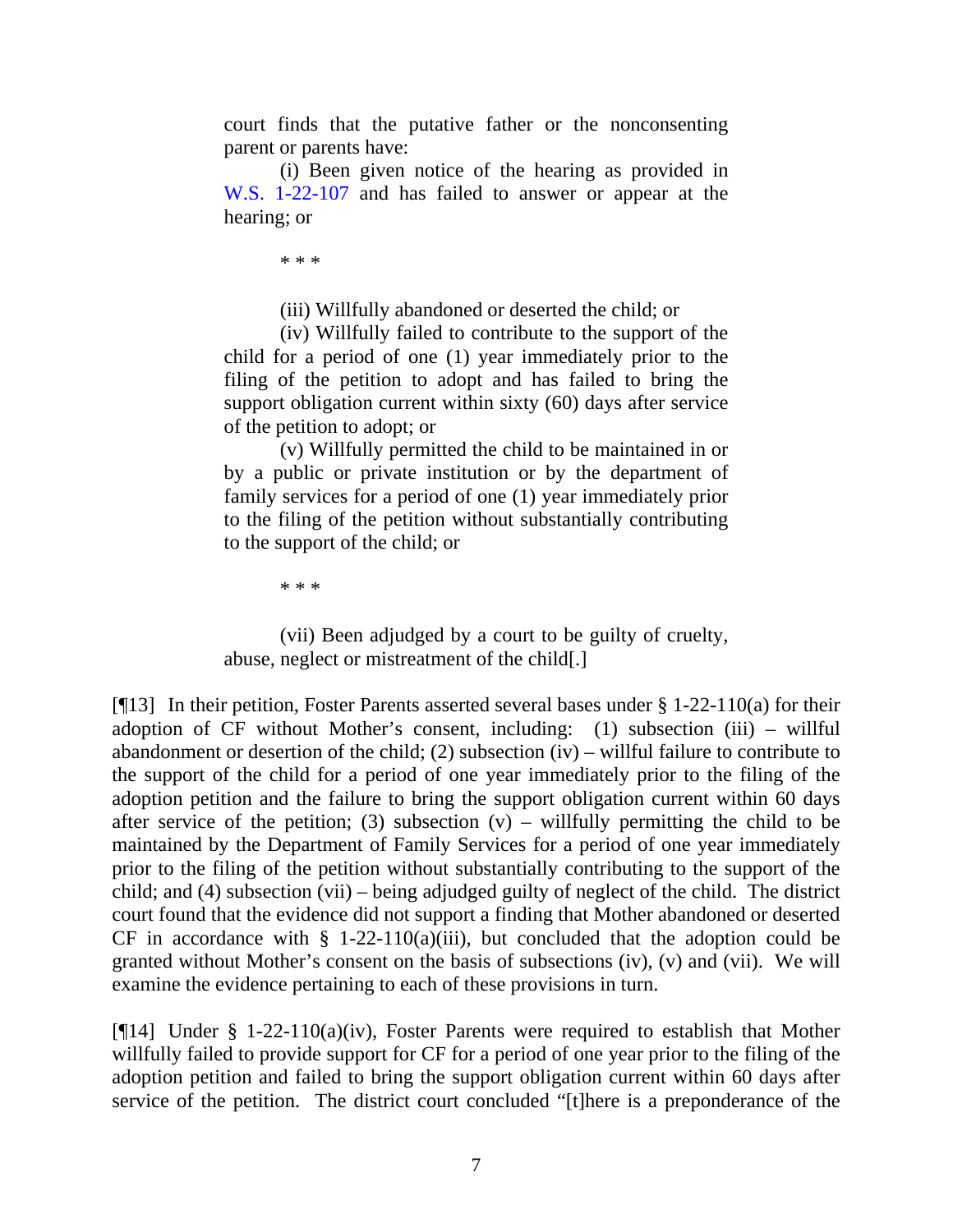evidence that she willfully failed to contribute to support." Relying on that statement, Mother argues that the district court applied the wrong standard of proof.

[¶15] We are troubled about the implication that the district court used the preponderance of the evidence standard of proof in making the finding that Mother willfully failed to contribute to CF's support. The right to associate with one's family is a fundamental right protected by the Wyoming and United States Constitutions. *Michael v. Hertzler,* 900 P.2d 1144, 1147 (Wyo. 1995). Wyoming law is clear that, when a biological parent objects to an adoption, at least one statutory factor for adoption must be established by clear and convincing evidence. *TLC,* ¶¶11-13. Similarly, the United States Supreme Court has stated that, in a proceeding which may result in termination of parental rights, the preponderance of the evidence standard of proof is inconsistent with due process. *Santosky v. Kramer,* 455 U.S. 745, 758, 102 S.Ct. 1388, 71 L.Ed.2d 599 (1982). Instead, due process requires the applicable statutory sections be satisfied by clear and convincing evidence. *Id.* See also, *TLC*, ¶13.

[¶16] Nevertheless, after reviewing the entire record, we are convinced that the district court simply made a misstatement when it referred to the preponderance of the evidence standard in its decision letter. In other parts of the decision letter, the district court plainly refers to the correct standard of proof. In addition, any error made by the district court in applying the wrong standard of proof to this factor would be harmless under the circumstances of this case. Under § 1-22-110(a), Foster Parents are only required to prove one of the factors by clear and convincing evidence, and the district court unquestionably applied the clear and convincing standard in analyzing Foster Parents' other two bases for approval of the adoption without Mother's consent.

[¶17] Furthermore, we are able to discern clear and convincing evidence to support the finding that Mother willfully failed to contribute to CF's support. Early in the juvenile proceeding, the district court ordered Mother to pay child support. The evidence is undisputed that she did not comply with this requirement and during the one year preceding the filing of the adoption petition, did not pay any child support whatsoever. Mother did make a sizeable child support payment on August 25, 2003, and brought her child support obligation current in October 2003. These payments were, however, made after the expiration of the 60 day period set out in the statute. Consequently, the evidence clearly establishes that Mother did not satisfy her child support obligation.

[¶18] Mother claims, however, that the district court erred by finding that her failure to make the child support payments was willful. In the context of the nonconsensual adoption statute, the "term 'willfully' means 'intentionally, knowingly, purposely, voluntarily, consciously, deliberately, and without justifiable excuse, as distinguished from carelessly, inadvertently, accidentally, negligently, heedlessly or thoughtlessly.'" *SMR,* 982 P.2d at 1249 quoting, *Matter of Adoption of CJH, SLH v. CST,* 778 P.2d 124 (Wyo. 1989) and *In the Matter of the Adoption of CCT, ALT v. DWD,* 640 P.2d 73 (Wyo.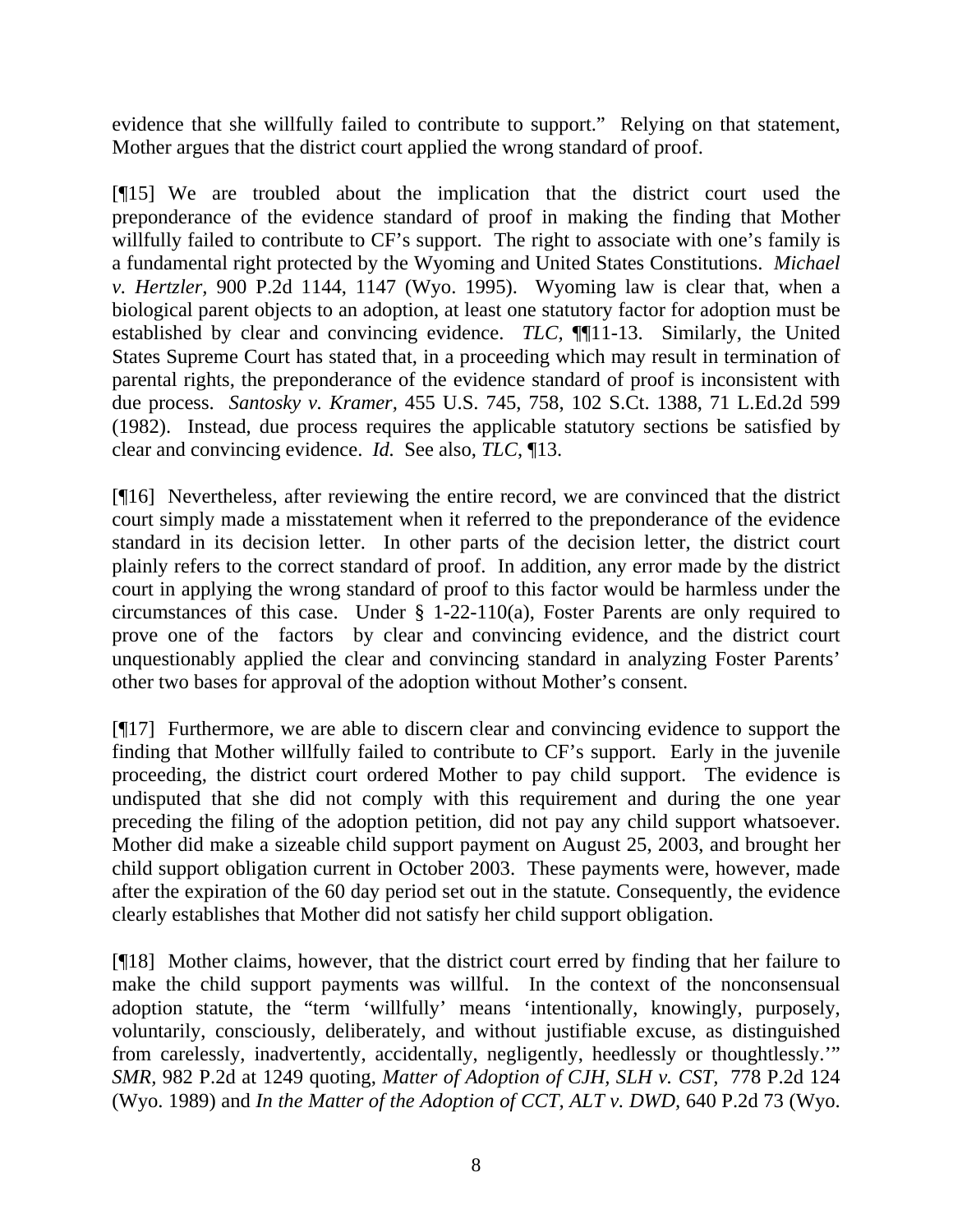1982). If the parent lacks the means to make contributions, then the failure to make child support payments may be considered not to be willful. See e.g., *TLC,* ¶28. A parent must, however "always pay child support according to his or her financial ability." *Id.*

[¶19] The evidence concerning Mother's efforts (or lack thereof) to meet her child support obligation was not materially controverted. Mother testified that she was aware of her child support obligation. Although the record shows that her employment was not continual and her jobs paid relatively low wages, the fact that she was employed indicates that she had some financial ability to pay child support. Still, she did not make the effort to pay, or even offer to pay, any child support until after the statutory deadline had already expired. In August of 2003, Mother procured money from her grandmother and paid a sizeable amount toward her child support arrearage. Mother offered no justification as to why, prior to August 2003, she did not make any effort to pay child support from her wages or attempt to obtain money from her grandmother to pay her child support obligation. In light of the uncontested nature of the evidence in this case, we are confident that clear and convincing evidence supported the district court's determination that Mother willfully failed to pay child support during the year prior to the filing of the petition. The district court did not abuse its discretion by concluding that Mother's consent to the adoption was not required pursuant to  $\S 1-22-110(a)(iv)$ .

[¶20] The district court also concluded that Foster Parents' petition for adoption of CF without Mother's consent should be granted pursuant to  $\S$  1-22-110(a)(v), because she willfully permitted CF to be maintained by the Department of Family Services for a period of one year immediately prior to the filing of the petition without substantially contributing to CF's support. We have already concluded that clear and convincing evidence was presented to establish that Mother did not contribute to CF's support. Our focus, therefore, is on whether she willfully permitted CF to be maintained by DFS for the year immediately preceding the filing of the petition.

[¶21] After contacting DFS about her inability to care for the child, Mother voluntarily entered into a consent decree which required her to cooperate with DFS in developing and following a case plan. Under the terms of the case plan, Mother agreed to forego drugs and alcohol, complete a drug and alcohol evaluation, and submit to random urinalysis tests. She was also required to: maintain employment, provide a safe and secure home environment, attend and complete a parenting class and counseling, and regularly visit CF in accordance with an established schedule. The goal of the case plan was family reunification; however, the plan also expressly stated that if Mother did not meet its requirements, her parental rights could be terminated.

[¶22] Mother failed, in nearly every respect, to comply with the mandates of the case plan. On numerous occasions she refused to submit to DFS' requests that she take urinalysis tests. When she finally did submit to the tests, she tested positive for methamphetamine and amphetamine.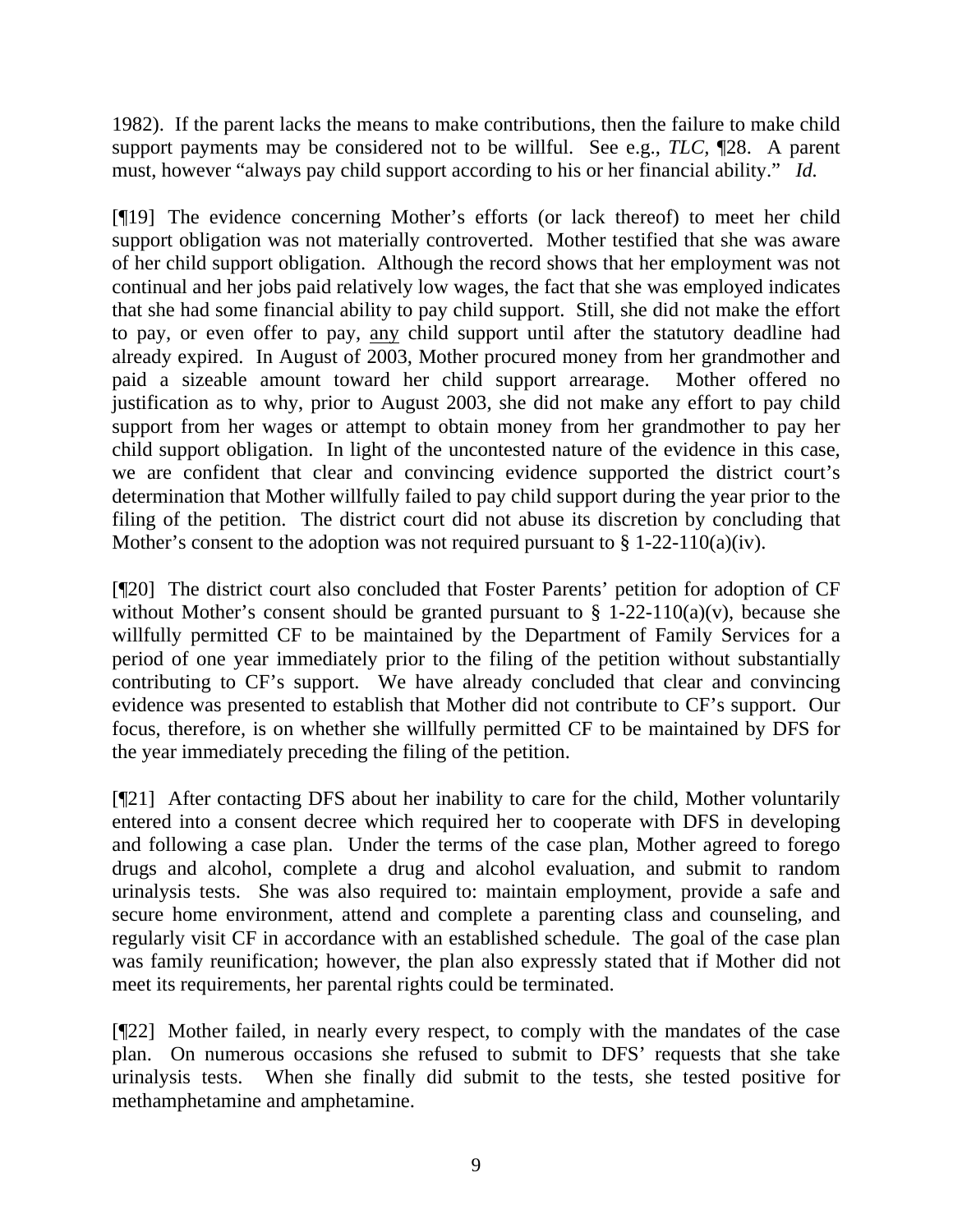[¶23] Mother's only attempt to comply with the parenting class and counseling requirement of her case plan was her attendance at a single parenting class in January of 2002. She also missed numerous scheduled visits with CF and did not consistently keep in touch with DFS.

[¶24] Mother's home environment was decidedly unsafe. She did not consistently maintain a residence and occasionally refused to provide DFS with information about where she was living. Her live-in boyfriend brought drugs into the home. There was also evidence which indicated that Mother's relationship with her boyfriend was violent, and Mother even admitted that the boyfriend had hit CF in the past. As a result of her failure to follow the case plan, DFS petitioned the district court to revoke the consent decree and the district court declared CF to be neglected.

[¶25] In *Matter of Adoption of KJD, MTM v. LD,* 2002 WY 26, ¶¶41-43, 41 P.3d 522, 530-31 (Wyo. 2002), we concluded that an adoption should be granted over the objection of the father on the basis that he had permitted the child to be maintained by DFS without substantial support for more than one year. Our reasoning in *KJD* is applicable here:

> The father did not cooperate with DFS or comply with its case plans for reunification with his daughter. He was well aware that his daughter could be returned to him if he would cooperate and comply with the case plans developed by DFS, yet he willfully chose not to do so.

*Id.*, ¶41. Similarly, when Mother refused to meet the requirements of the case plan, she failed to achieve reunification with CF. Mother, therefore, willfully allowed CF to remain in DFS custody.

[¶26] Mother contests this finding by asserting that DFS should have placed CF with Grandfather rather than Foster Parents. She claims that DFS' failure to place CF with Grandfather was a violation of her birth family's fundamental rights to associate with family and federal law. We agree that, in general, preference should be given to family placements. The Wyoming and United States Constitutions protect the fundamental rights of family members to associate with one another. In addition, federal law requires that, in order to be eligible for financial assistance from the federal government, a state must adopt a plan for foster care and adoption assistance which provides that:

> the State shall consider giving preference to an adult relative over a non-related caregiver when determining a placement for a child, provided that the relative caregiver meets all relevant State child protection standards.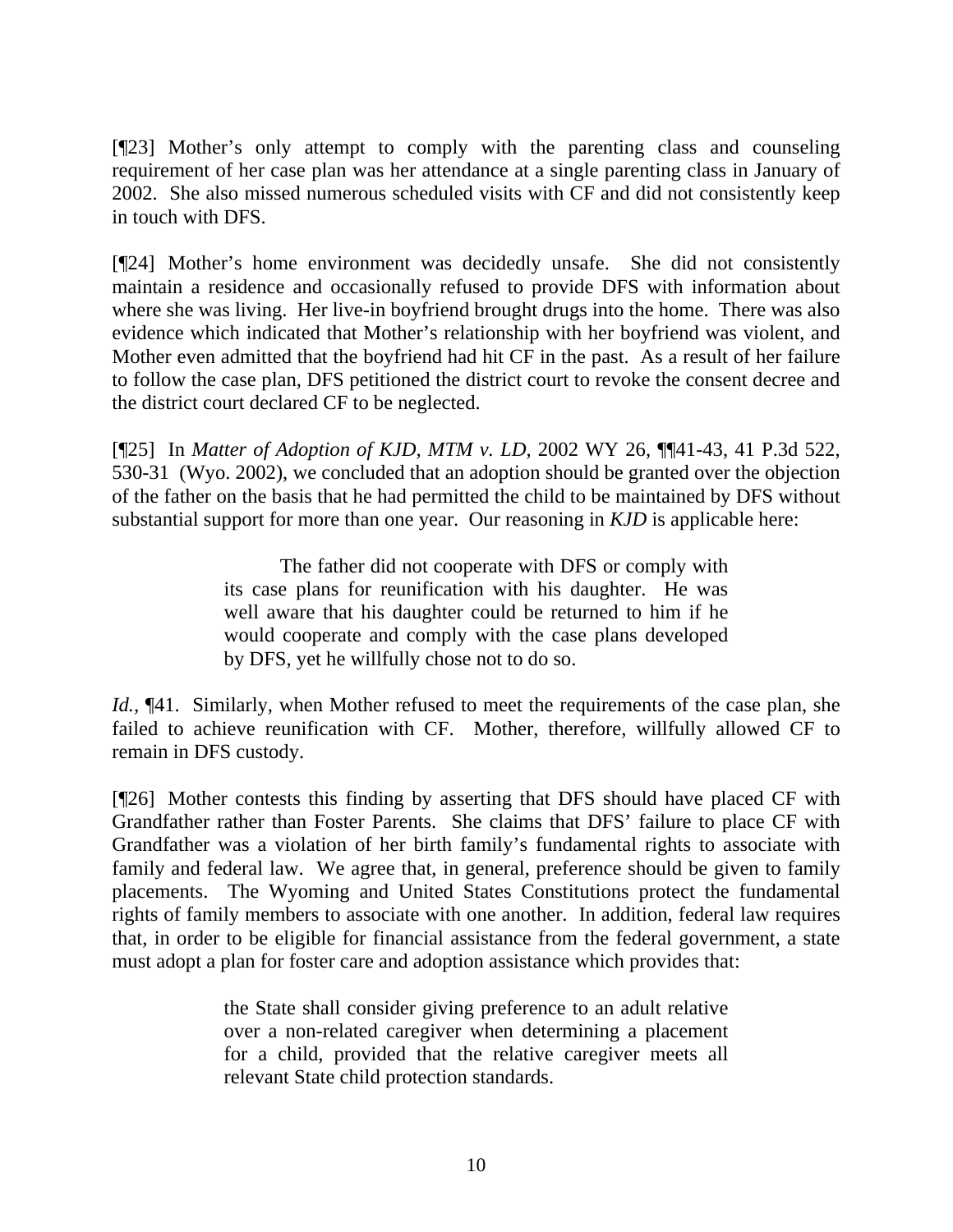42 U.S.C. § 671(a)(19). This requirement helps avoid the situation where a child becomes overly attached to a foster family which is not biologically related to him. See *Smith v. Organization of Foster Families for Equality & Reform, 431 U.S. 816, 844-45,* 97 S.Ct. 2094, 53 L.Ed.2d 14 (1977) (discussing the natural tendency of children and foster families to emotionally bond when the child is placed long term in the foster home, especially when the placement is made when the child is very young).

[¶27] Nevertheless, under the circumstances of this case, Mother's argument that DFS violated the law by failing to place CF with Grandfather rather than Foster Parents is disingenuous. Mother conveniently ignores her own actions during the time CF was in foster care. Grandfather was approved as a placement option, and DFS repeatedly recommended that CF be placed with Grandfather. Mother, however, objected to that placement and specifically requested that Foster Parents continue to care for CF. Finally, on March 21, 2003, after CF had been living with the foster family for more than a year and a half and just a few days before Foster Parents filed their adoption petition, Mother indicated that she was willing to allow CF to be placed with Grandfather. Under these circumstances, Mother is judicially estopped from complaining about DFS' failure to place CF with Grandfather. "[A] party does not get to complain on appeal of errors which he himself induced or provoked the court or the opposite party to commit." *Blakeman v. State,* 2004 WY 139, ¶22, 100 P.3d 1229, 1235-36 (Wyo. 2004) quoting, *Hughes v. State,* 2003 WY 35, ¶22, 65 P.3d 378, 384-85 (Wyo. 2003).

[¶28] Moreover, the record indicates that physical placement of CF with Grandfather would not have removed the child from DFS' legal custody. The proposed role of Grandfather was in the position of relative foster care provider. Thus, even if CF had been physically placed with Grandfather, CF would have still been "maintained" in the legal custody of DFS. The district court did not abuse its discretion by finding, under §  $1-22-110(a)(v)$ , that Mother had willfully permitted CF to be maintained by DFS for the year immediately preceding the filing of the petition without substantially contributing to his support.

[¶29] The district court also found that Mother's consent to the adoption was not required under § 1-22-110(a)(vii) because she had been adjudged guilty of neglecting CF. Mother disputes the district court's conclusion by challenging the original order adjudging her guilty of neglect. She claims that DFS improperly advised her that she could not voluntarily place CF in foster care and told her that, in order to obtain DFS services, she must agree to have a charge of neglect filed against her.

[¶30] DFS concedes it provided erroneous information to Mother when she initially brought CF into the office, but argues that it is too late for Mother to challenge the validity of the neglect order. We agree. Regardless of the errors or mistakes DFS may have made in the juvenile proceeding, the reality is Mother admitted the neglect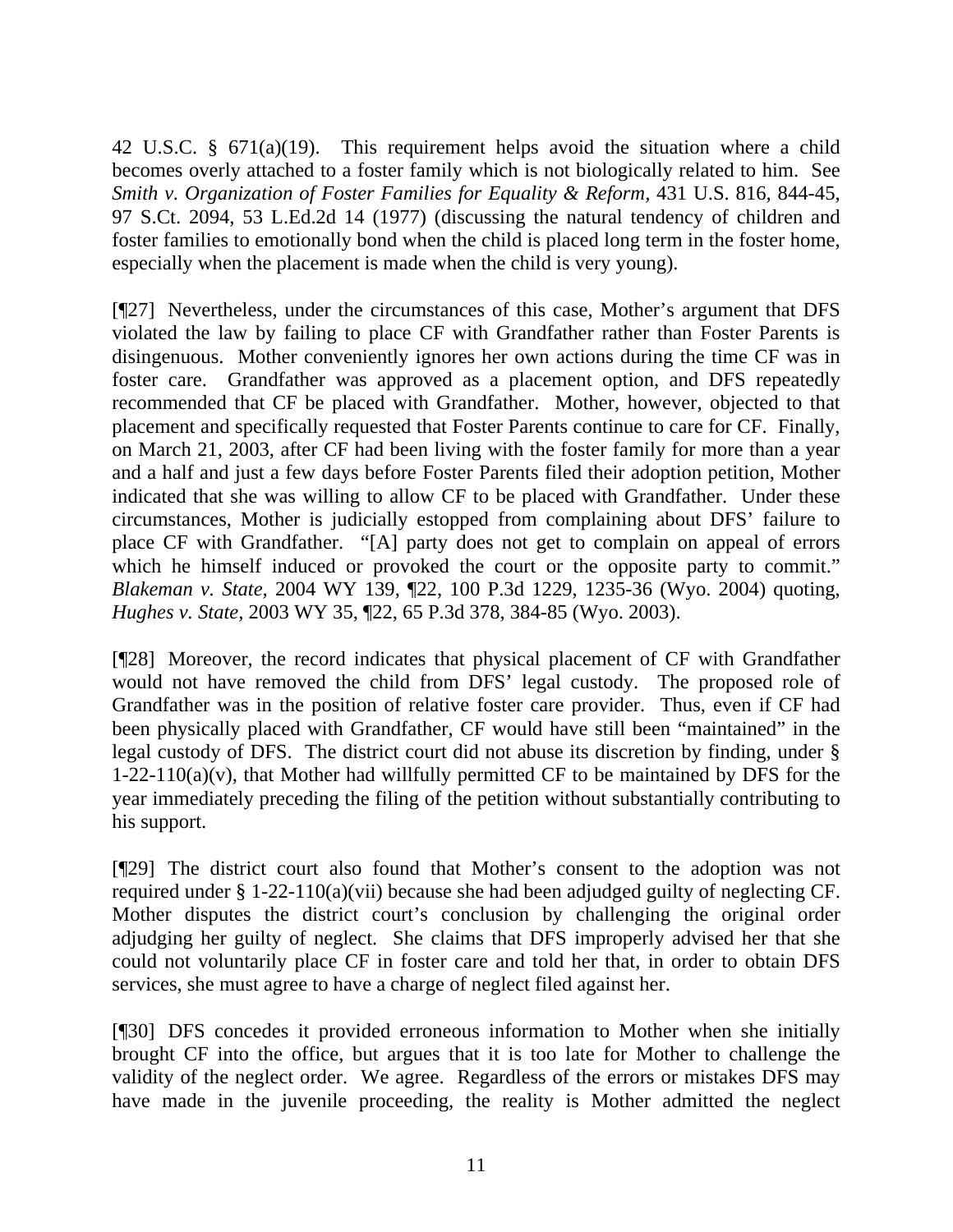allegations and the district court entered an Order of Final Disposition on September 19, 2002, concluding that CF was a neglected child. Mother did not object to, or appeal from, that final disposition order finding her guilty of neglect.

> To invoke appellate jurisdiction, appeals must be filed no later than thirty days after the district court enters its final order. W.R.A.P. 2.01. The timely filing of a notice of appeal is jurisdictional. "A late filing of an appeal results in an incurable jurisdictional defect, leaving this Court with no authority to resolve the case."

*BW v. State,* 12 P.3d 675, 677 (Wyo. 2000) quoting *Holmquist v. State,* 902 P.2d 217 (Wyo. 1995) (citation omitted). Mother may not challenge the validity of the neglect order in this adoption proceeding. Thus, the district court did not abuse its discretion by finding that Mother's consent to the adoption was not required under  $\S$  1-22-110(a)(vii), because she had been adjudged guilty of neglecting CF.

[¶31] Foster Parents were required to prove just one of the bases under § 1-22-110(a) in order for the district court to grant their petition to adopt CF without Mother's consent. We conclude that they presented clear and convincing evidence to support each of the three statutory factors. The district court did not abuse its discretion by concluding that Mother's consent to CF's adoption was not required.

## *B. Best Interests of the Child*

[¶32] After finding that the adoption could be granted without Mother's consent, the district court was obligated to determine whether the adoption should be granted under Wyo. Stat. Ann. § 1-22-111 (LexisNexis 2005).<sup>2</sup> That statute permits the district court to

  $2$  Section 1-22-111 states:

Decree; investigation; denial of adoption

<sup>(</sup>a) After the petition to adopt has been filed and a hearing held the court acting in the best interest and welfare of the child may make any of the following orders:

<sup>(</sup>i) Enter an interlocutory decree of adoption giving the care and custody of the child to the petitioners pending further order of the court;

<sup>(</sup>ii) Defer entry of an interlocutory decree of adoption and order the department of family services or a private licensed agency to investigate and report to the court the background of the child and of the petitioners, and the medical, social and psychological background and status of the consenting parent and putative father. After a written report of the investigation is filed, the court shall determine if the adoption by petitioners is in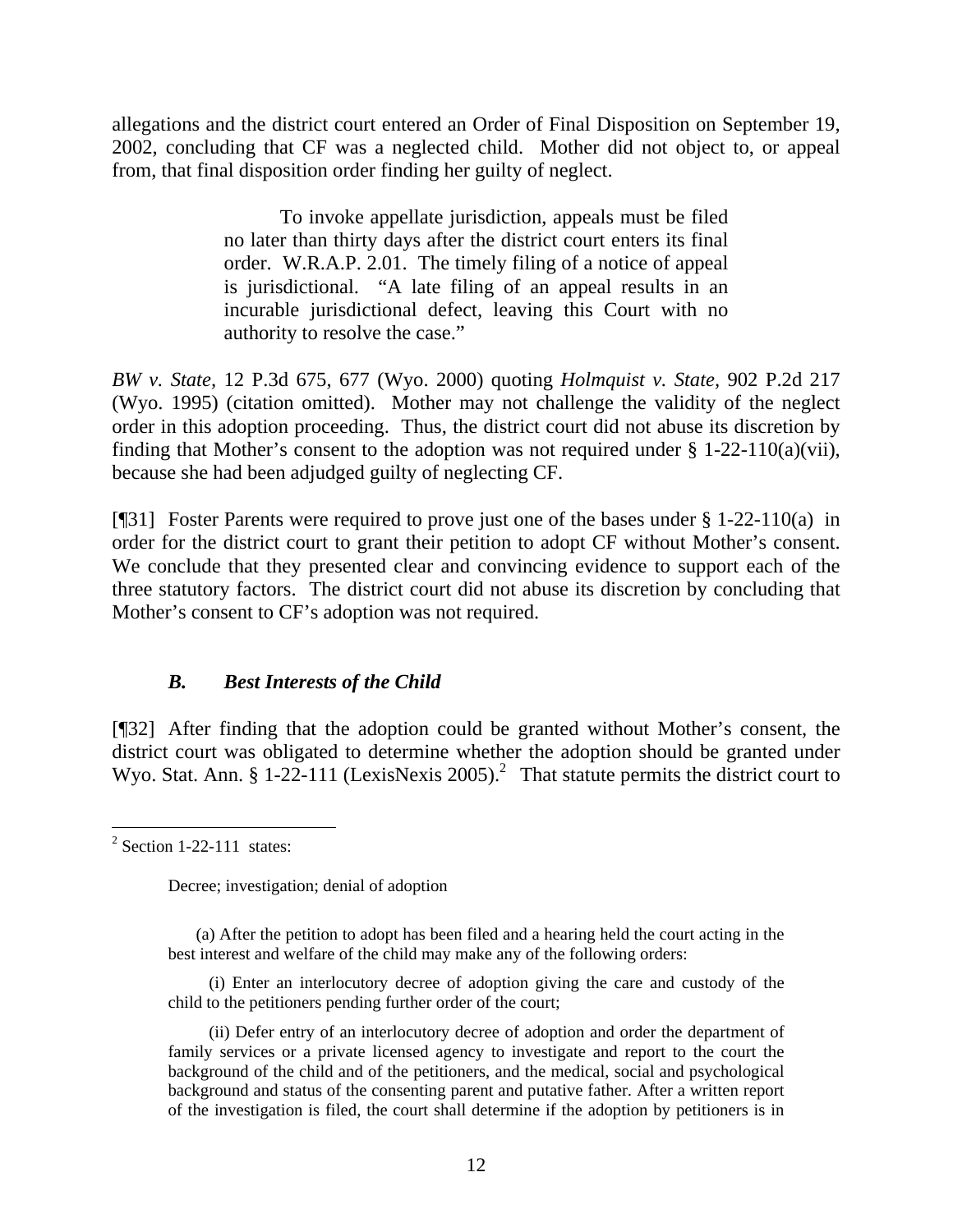enter a final adoption decree if it finds that the child has lived in the petitioner's home for six months and it is in the best interests and welfare of the child to grant the adoption.

[¶33] Mother argues that the district court erred by ruling that it was in CF's best interest to grant Foster Parents' adoption petition. Mother argues that it was not in CF's best interests to be adopted by Foster Parents because they smoke and CF is asthmatic. She also claims that the expert testimony established that CF should be placed with Grandfather rather than Foster Parents.

[¶34] Two experts testified at the trial. Lani Tolman is a highly experienced family therapist who completed a custody evaluation for DFS, which included meeting with CF, Foster Parents, and Grandfather. She recommended that CF be adopted by Foster Parents. Nancy Verrier is a psychotherapist with a master's decree in clinical psychology. She did not meet with any of the persons involved in this matter, but testified in general about adoptions. Ms. Verrier testified that adopted persons suffer emotional and psychological problems as a result of the severing of the genetic link with their biological relatives. She, therefore, recommended that CF be placed with Grandfather.

[¶35] The district court exhaustively discussed the evidence pertaining to CF's best interests in its findings of fact. It concluded that Ms. Tolman's opinion was more persuasive than Ms. Verrier's because she had actually met with the persons involved and completed a custody evaluation based upon the specific facts of the case. Furthermore, the district court found Ms. Verrier's conclusions about the importance of a genetic link to be problematic in the context of this case because Grandfather was not Mother's biological father and, consequently, had no genetic link to CF. The trial judge is in the best position to determine questions of credibility and to weigh and judge the evidence, including the expert evidence. See e.g., *Sowerwine v. Nielson,* 671 P.2d 295, 301 (Wyo. 1983). The record supports the district court's conclusions about the experts in this case. The district court did not abuse its discretion in finding Ms. Tolman's opinion more persuasive than Ms. Verrier's.

the best interest and welfare of the child and thereupon enter the appropriate order or decree;

(iv) Deny the adoption if the court finds that the best interests and welfare of the child will be served by such denial.

(b) If the court denies the adoption it shall make an order for proper custody consistent with the best interest and welfare of the child.

<sup>(</sup>iii) Enter a final decree of adoption if the child has resided in the home of the petitioner for six (6) months; or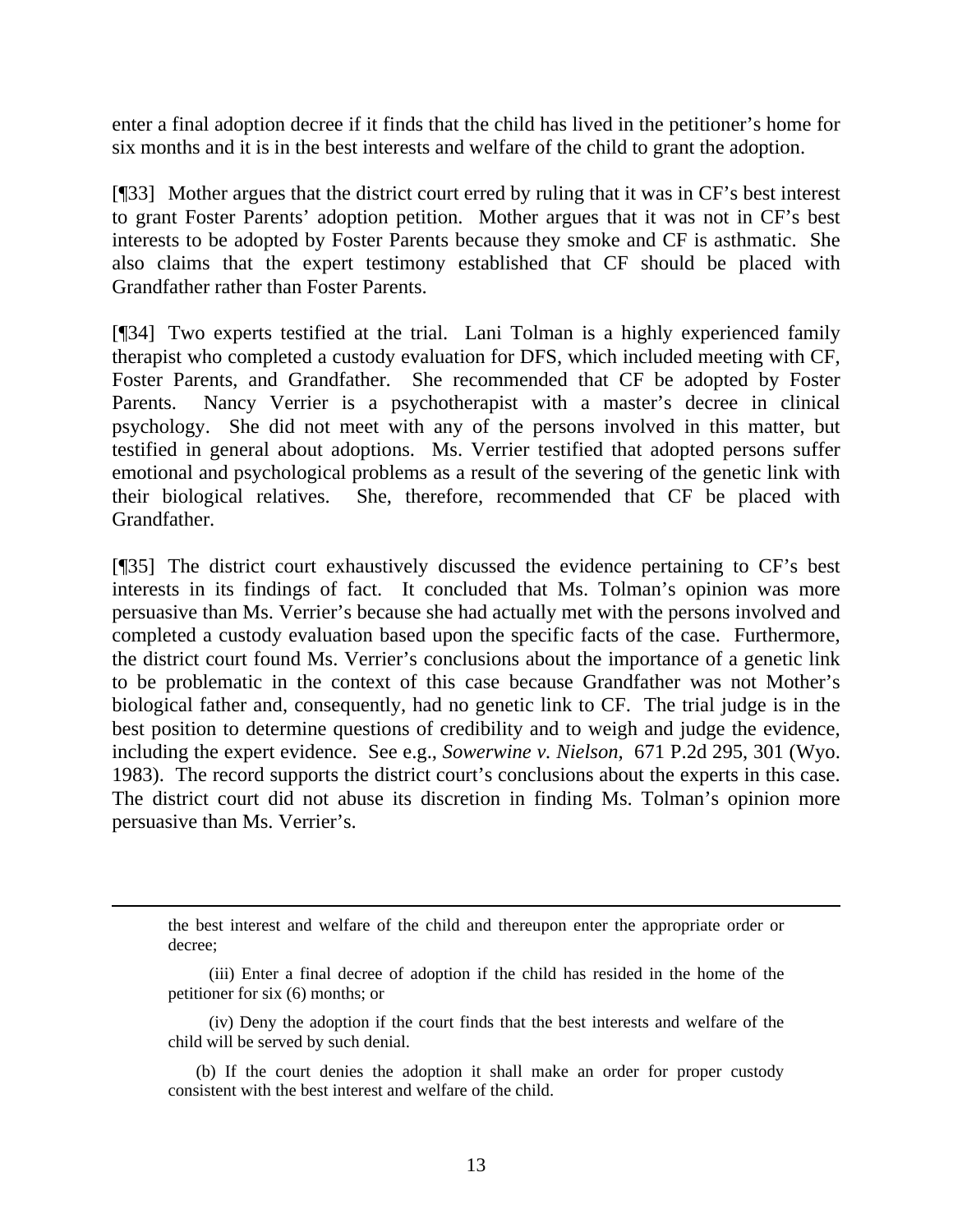[¶36] In addition, the district court also discussed, in its best interest analysis, the effect of removing CF from the foster home. At the time of the trial, CF had been living with the foster family for approximately two and one-half years. He was placed with Foster Parents when not quite two years old, and he had naturally developed a strong bond with the family.<sup>3</sup> In addition, the trial evidence showed that  $CF$  was fragile and suffered from numerous physical and emotional problems. He had, however, made vast improvements while living with Foster Parents.

[¶37] On appeal, Mother places great emphasis on the fact that the district court's findings do not mention the evidence pertaining to Foster Parents' smoking and its effect upon CF's asthma. There was extensive evidence presented in this case, and in weighing this evidence, the district court obviously concluded that on the whole, the foster family was a proper permanent placement for CF. On this record, we do not fault the district court's decision and conclude that the district court did not abuse its discretion by finding it was in CF's best interests to be adopted by Foster Parents.

# *C. Mother's Standing to Raise Errors on Behalf of Grandfather*

[¶38] Mother challenges the district court's decisions on several matters pertaining to Grandfather, including: whether the district court erred by failing to make written findings when it denied Grandfather's motion to stay the trial; whether the district court erred by denying Grandfather's petition for visitation; and whether the district court violated Grandfather's fundamental rights to familial association. DFS claims that Mother does not have standing to assert these issues on Grandfather's behalf.

[¶39] "Standing is a legal concept designed to determine whether a party is sufficiently affected to insure that the court is presented with a justiciable controversy." *Pedro/Aspen, Ltd. v. Board of County Commissioners for Natrona County,* 2004 WY 84, ¶8, 94 P.3d 412, 415, quoting *Jolley v. State Loan and Investment Board,* 2002 WY 7, ¶6, 38 P.3d 1073, 1076 (Wyo. 2002) (citations omitted).

> "The doctrine of standing is a jurisprudential rule of jurisdictional magnitude. At its most elementary level, the standing doctrine holds that a decision-making body should refrain from considering issues in which the litigants have little or no interest in vigorously advocating. Accordingly, the doctrine of standing

 $\overline{a}$ 

<sup>&</sup>lt;sup>3</sup> Mother also argues that the bond between Foster Parents and CF would not have developed if DFS had placed him with Grandfather early on in the proceedings. As we discussed earlier in this decision, Mother is judicially estopped from asserting an error in this regard as she, herself, resisted CF's placement with Grandfather.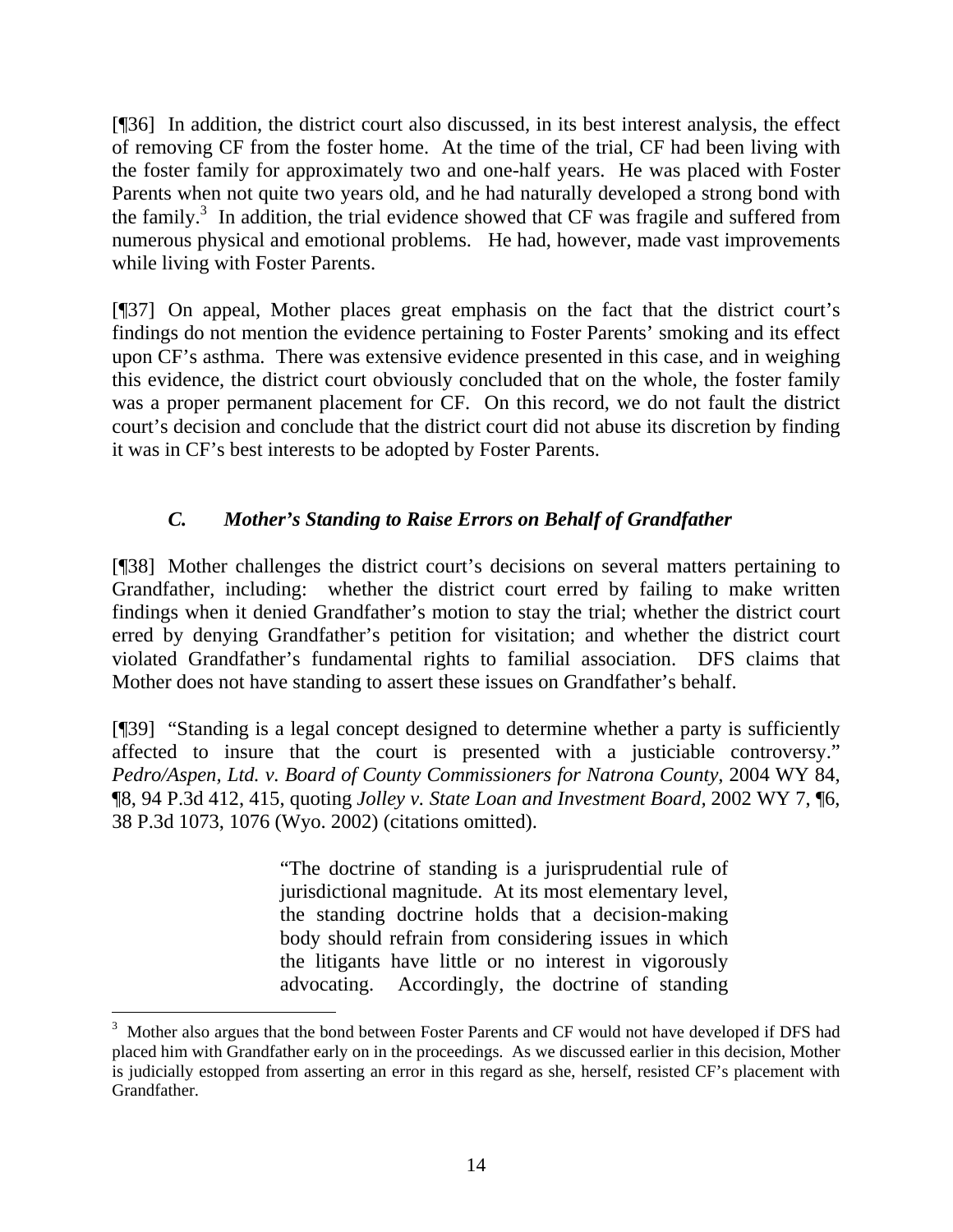focuses upon whether a litigant is properly situated to assert an issue for judicial or quasi-judicial determination. A litigant is said to have standing when he has a 'personal stake in the outcome of the controversy.' This personal stake requirement has been described in Wyoming as a 'tangible interest' at stake. The tangible interest requirement guarantees that a litigant is sufficiently interested in a case to present a justiciable controversy."

*Id.,* ¶8, quoting *Jolley,* ¶6, which quoted, *Roe v. Board of County Commissioners, Campbell County,* 997 P.2d 1021, 1022-23 (Wyo. 2000). See also, *McNeel v. McNeel,*  2005 WY 36, ¶16, 109 P.3d 510, 514 (Wyo. 2005).

[¶40] Mother claims that the court erred by failing to make written findings pursuant to the Servicemembers Civil Relief Act, 50 U.S.C. § 501, *et. seq.* when it denied Grandfather's motion to stay the trial. Grandfather filed the motion to stay because he had been deployed by the National Guard and could not, therefore, attend the trial in person. We have reviewed the record on this matter and can find no indication that Mother had a personal stake in Grandfather's motion to stay or the district court's failure to make written findings when it denied that motion. Mother does not explain how she was prejudiced by the district court's denial of the motion to stay or its failure to make written findings justifying its denial. Clearly, this issue belongs to Grandfather, and he dismissed his appeal of the district court's decision. We do not have a party before us with a tangible legal interest in resolution of this issue; therefore, we decline to address the merits of this contention.

[¶41] In two related arguments, Mother claims that the district court erred by refusing to grant Grandfather's petition for visitation and violated his constitutional right to familial association. As we discussed earlier in this opinion, "the right to associate with one's family is a fundamental constitutional right." *Michael,* 900 P.2d at 1147. In recognition of this right, Wyo. Stat. Ann. § 20-7-101 (LexisNexis 2005) grants grandparents the right to petition for grandparent visitation in certain situations. Although Mother may be concerned about preserving a relationship between CF and her family, she does not have a personal interest in Grandfather's petition for visitation. Mother, therefore, does not have standing to claim that the district court erred by failing to grant Grandfather visitation with CF or to argue that Grandfather's right to familial association was deprived by the district court's order.<sup>4</sup>

<sup>4</sup> Even if Grandfather had continued with his appeal, our recent decision in *Hede v. Gilstrap,* 2005 WY 24, 107 P.3d 158 (Wyo. 2005) would have been fatal to his visitation claim. In *Hede,* we stated: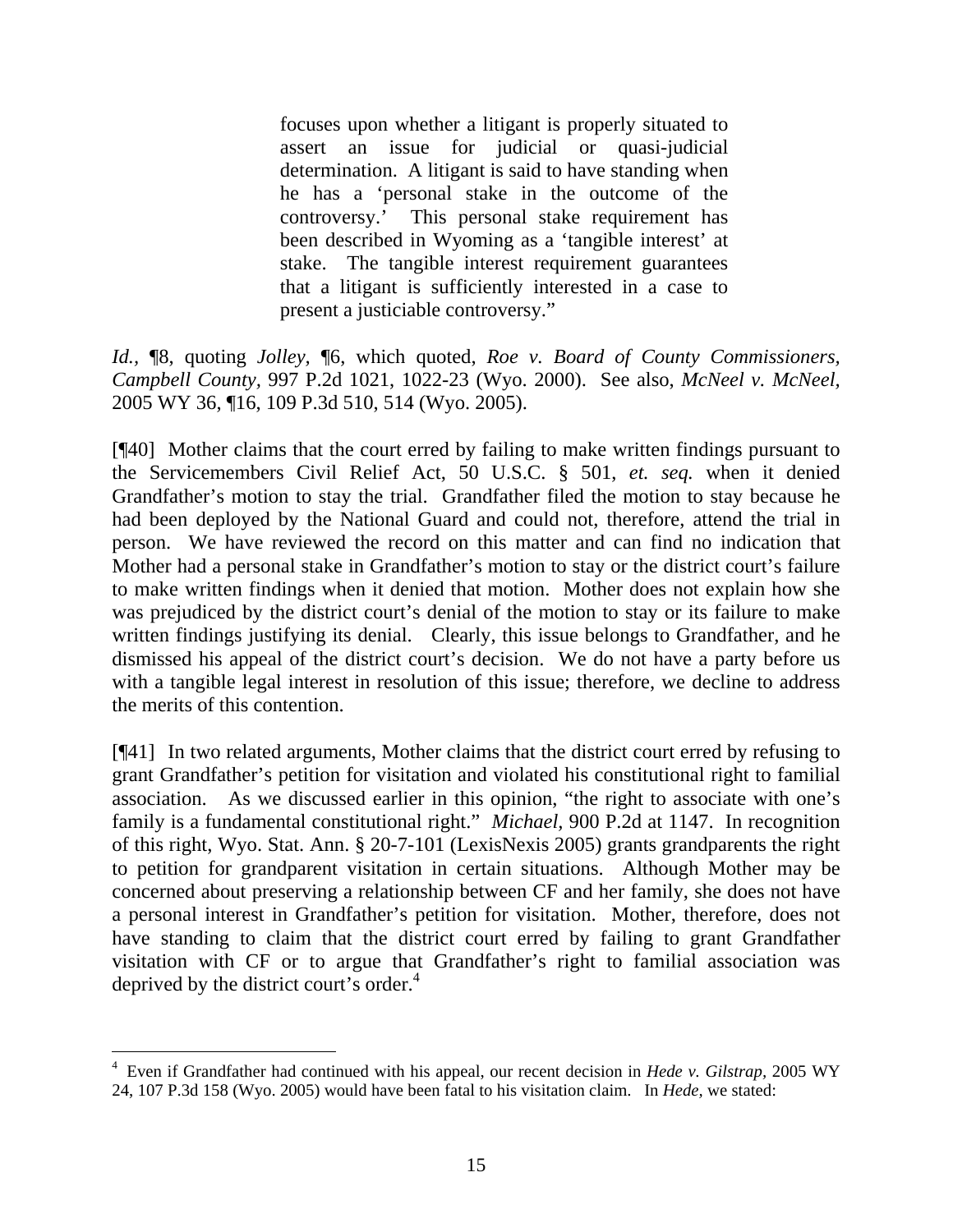# *D. DFS' Subsidization of the Adoption Proceedings*

[¶42] Mother argues that DFS violated its own rules and regulations when it agreed to subsidize Foster Parents' efforts to adopt CF. DFS Rules for Adoption, Section 7(a)(ii) states that DFS may subsidize a private adoption if the "child is free for adoption." Mother argues that CF was not free for adoption because she refused to consent to the Foster Parents' petition. Without question, administrative agencies must follow their own rules and regulations as they have the force and effect of law. *In re Interest of MN,* 2003 WY 135, ¶35, 78 P.3d 232, 239-40 (Wyo. 2003). However, a person asserting a violation of an agency's rules or regulations must show how the violation resulted in a denial of due process or other fundamental rights. *Id.*

[¶43] Mother did not contest the subsidization agreement in the district court. We strongly adhere to the rule that we do not consider on appeal issues or arguments which were not addressed to the district court unless they are jurisdictional or fundamental in nature. *Amoco Production Co. v. Department of Revenue,* 2004 WY 89, ¶53, 94 P.3d 430, 449; *Hronek v. St. Joseph's Children's Home,* 866 P.2d 1305, 1309 (Wyo. 1994). Moreover, Mother does not explain how DFS' supposed breach of its rules violated her due process or fundamental rights. We will not, therefore, address Mother's claim that DFS improperly subsidized the Foster Parents' private adoption petition.

## *E. Cumulative Error*

[¶44] In her final issue, Mother asserts that the cumulative error doctrine, which applies in criminal matters, should be applied here. See e.g, *Strickland v. State,* 2004 WY 91, ¶53, 94 P.3d 1034, 1054 (Wyo. 2004). We decline to consider in this case whether the cumulative error doctrine applies in a civil context as the district court did not commit any errors.

## **CONCLUSION**

[¶45] The district court properly granted Foster Parents a final decree approving their adoption of CF. Foster Parents presented clear and convincing evidence under § 1-22- 110(a) that the adoption could be approved without Mother's consent, and the district court did not abuse its discretion by finding that it was in CF's best interests to grant the

*Id.*, ¶26.

 $\overline{a}$ 

<sup>[</sup>T]he adoption statutes unambiguously do not provide for biological grandparent intervention in adoption proceedings, nor for biological grandparent contesting of adoptions, nor for visitation after adoption.